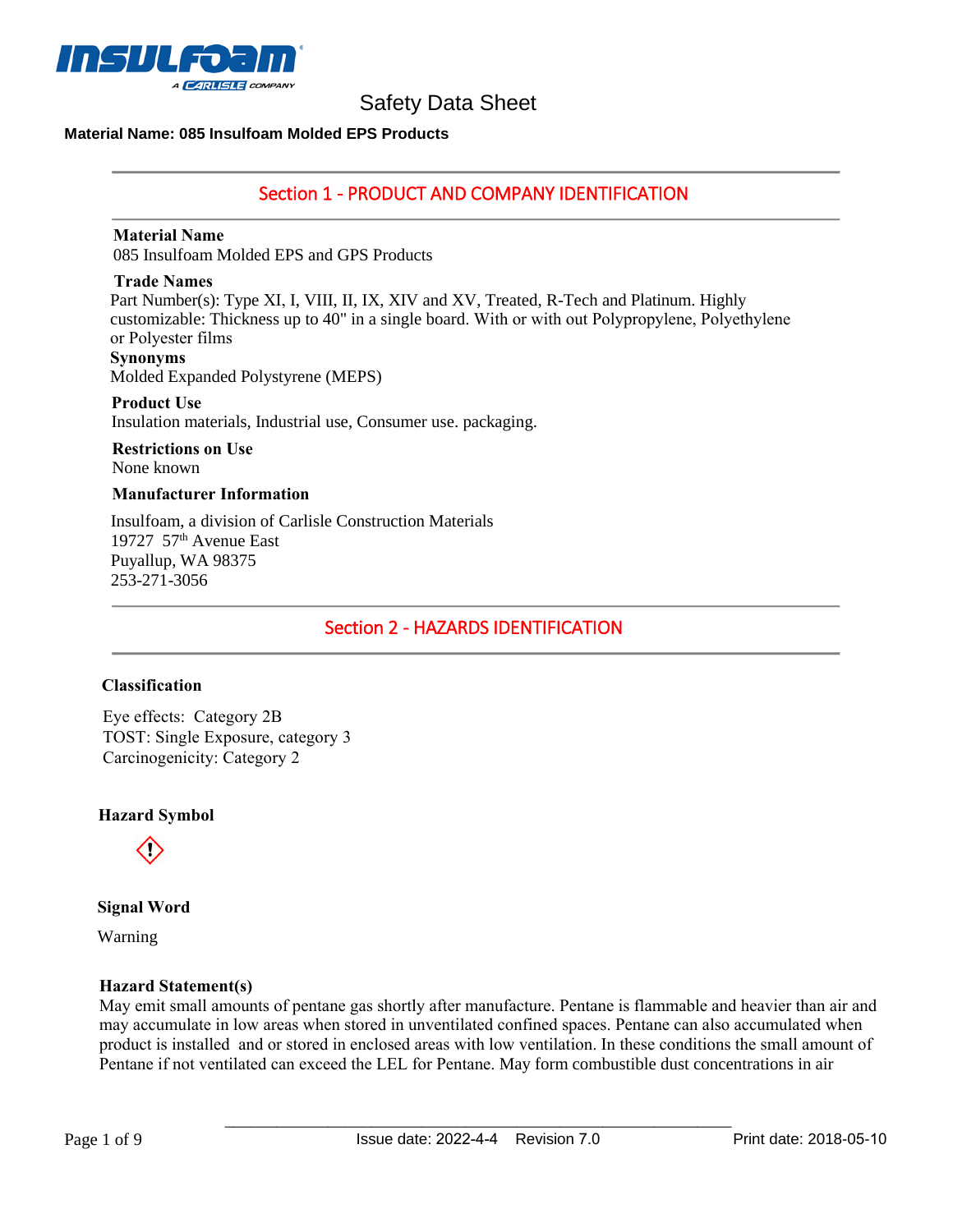

## **Material Name: 085 Insulfoam Molded EPS Products**

#### **Precautionary Statement(s)**

#### **Prevention**

Pentane gas and dust are combustible. To prevent ignition, avoid smoking, keep open flames, sparks, and high temperatures away from the product. If installed or stored in large volumes in an enclosed space ventilation may be required to dissipate heavier than air combustible gas. Sawing or abrasion of the product may cause dust that may ignite if exposed to flame or heat source.

Do not handle until all safety precautions have been read and understood. Wear protective gloves/protective clothing/eye protection/face protection to reduce skin irritation.

# Section 3 - COMPOSITION / INFORMATION ON INGREDIENTS

| <b>CAS</b>  | <b>Component Name</b>       | Percent |
|-------------|-----------------------------|---------|
| 9003-53-6   | Polystyrene                 | 92-97   |
| $109-66-0$  | Pentane <sup>1</sup>        | ${<}2$  |
| Proprietary | Non hazardous ingriedient   | $<$ 1   |
| Proprietary | Polymeric Film <sup>2</sup> | $1 - 3$ |

<sup>1</sup>Flammable blowing agent that dissipates from product. Blowing agent is primarily dissipated prior to shipment. However, small amounts may off-gas during storage or use.

2 R-Tech

# Section 4 - FIRST AID MEASURES

#### **Description of Necessary Measures**

IF exposed or concerned: Get medical advice/attention.

#### **Inhalation**

If adverse effects occur, remove to uncontaminated area. Get medical advice/attention if you feel unwell.

#### **Skin**

Wash with plenty of soap and water. Get medical attention, if needed.

#### **Eyes**

Rinse cautiously with water for several minutes. Get medical attention, if needed.

## **Ingestion**

If swallowed, get medical attention.

## **Most Important Symptoms/Effects**

#### **Acute**

No information on significant adverse effects.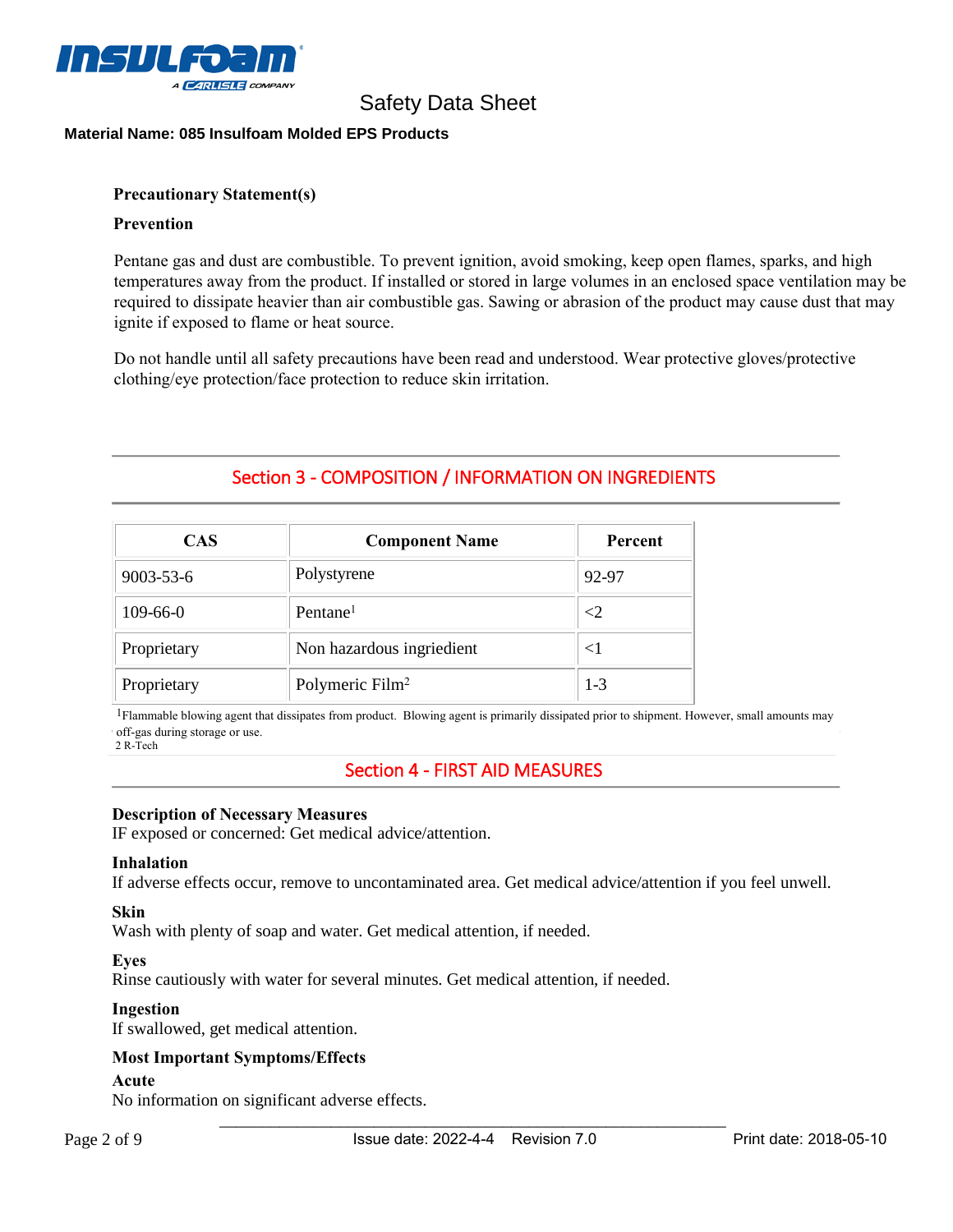

## **Material Name: 085 Insulfoam Molded EPS Products**

# Section 5 - FIRE FIGHTING MEASURES

**Extinguishing Media Suitable Extinguishing Media** 

Use carbon dioxide, regular dry chemical, regular foam or water.

**Unsuitable Extinguishing Media**

None known

# **Special Hazards Arising from the Chemical**

Slight fire hazard. Combustible Dust. Dust/air mixtures may ignite or explode. Avoid generating dust; fine dust dispersed in air in sufficient concentrations, and in the presence of an ignition source is a potential dust explosion hazard.

**Hazardous Combustion Products** 

Oxides of carbon, hydrogen bromide

#### **Advice for firefighters**

Wear personal protective clothing and equipment such as self-contained breathing apparatus (SCBA) for protection against possible exposure.

#### **Fire Fighting Measures**

Do not scatter spilled material with high-pressure water streams. Move container from fire area if it can be done without risk. Dike for later disposal.

# Section 6 - ACCIDENTAL RELEASE MEASURES

## **Personal Precautions, Protective Equipment and Emergency Procedures**

Wear personal protective clothing and equipment, see Section 8.

## **Methods and Materials for Containment and Cleaning Up**

Do not touch or walk through spilled material. Stop leak if possible without personal risk. Prevent dust cloud. Avoid inhalation of material or combustion by-products. Collect spilled material in appropriate container for disposal.

#### **Environmental Precautions**

Avoid release to the environment. Collect spillage.

# Section 7 - HANDLING AND STORAGE

## **Precautions for Safe Handling**

Combustible substance. Minimize dust generation and accumulation. Use methods to minimize dust. Eliminate all sources of ignition. Routine housekeeping should be instituted to ensure that dusts do not accumulate on surfaces. Obtain special instructions before use. Do not handle until all safety precautions have been read and understood. Wash thoroughly after handling. Do not eat, drink or smoke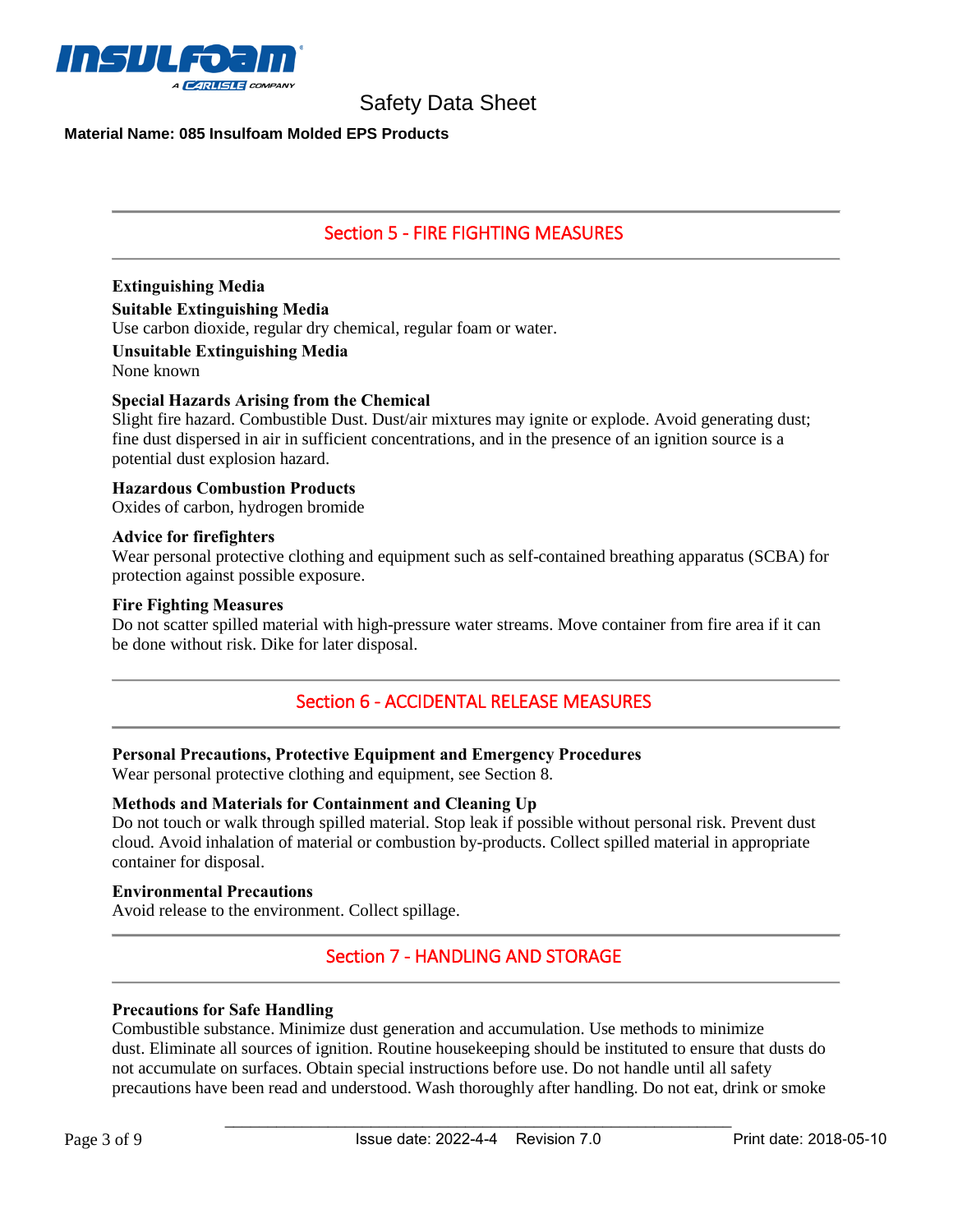

# **Material Name: 085 Insulfoam Molded EPS Products**

When using this product. Do not breathe dusts or mists. Do not get in eyes, on skin, or on clothing.

# **Conditions for Safe Storage, Including any Incompatibilities**

Store locked up

Store in a cool dry place. Store in a well-ventilated place. Keep away from heat and ignition sources. Keep away from incompatible materials.

## **Incompatible Materials**

Organic solvents, aldehydes, amines

# Section 8 - EXPOSURE CONTROLS / PERSONAL PROTECTION

## **Component Exposure Limits**

| Pentane    | $109 - 66 - 0$                                                      |
|------------|---------------------------------------------------------------------|
| ACGIH:     | 1000 ppm TWA                                                        |
| NIOSH:     | 120 ppm TWA; $350$ mg/m <sup>3</sup> TWA                            |
|            | 610 ppm Ceiling 15 min; 1800 mg/m <sup>3</sup> Ceiling 15 min       |
|            | 1500 ppm IDLH (10% LEL)                                             |
| Europe:    | 1000 ppm TWA; 3000 mg/m <sup>3</sup> TWA                            |
| OSHA (US): | 1000 ppm TWA; 2950 mg/m <sup>3</sup> TWA                            |
| Mexico:    | 600 ppm TWA LMPE-PPT; 1800 mg/m <sup>3</sup> TWA<br><b>LMPE-PPT</b> |
|            | 760 ppm STEL [LMPE-CT]; 2250 mg/m <sup>3</sup> STEL<br>[LMPE-CT]    |

## **Biological limit value**

There are no biological limit values for any of this product's components.

## **Engineering Controls**

Provide adequate ventilation. Ensure compliance with applicable exposure limits.

# **Individual Protection Measures, such as Personal Protective Equipment**

#### **Eye/face protection**

Wear chemical safety goggles. Provide an emergency eye wash fountain and quick drench shower in the immediate work area.

## **Skin Protection**

Wear appropriate chemical resistant clothing.

## **Respiratory Protection**

Under conditions of frequent use or heavy exposure, respiratory protection may be needed.

## **Glove Recommendations**

Wear appropriate chemical resistant gloves.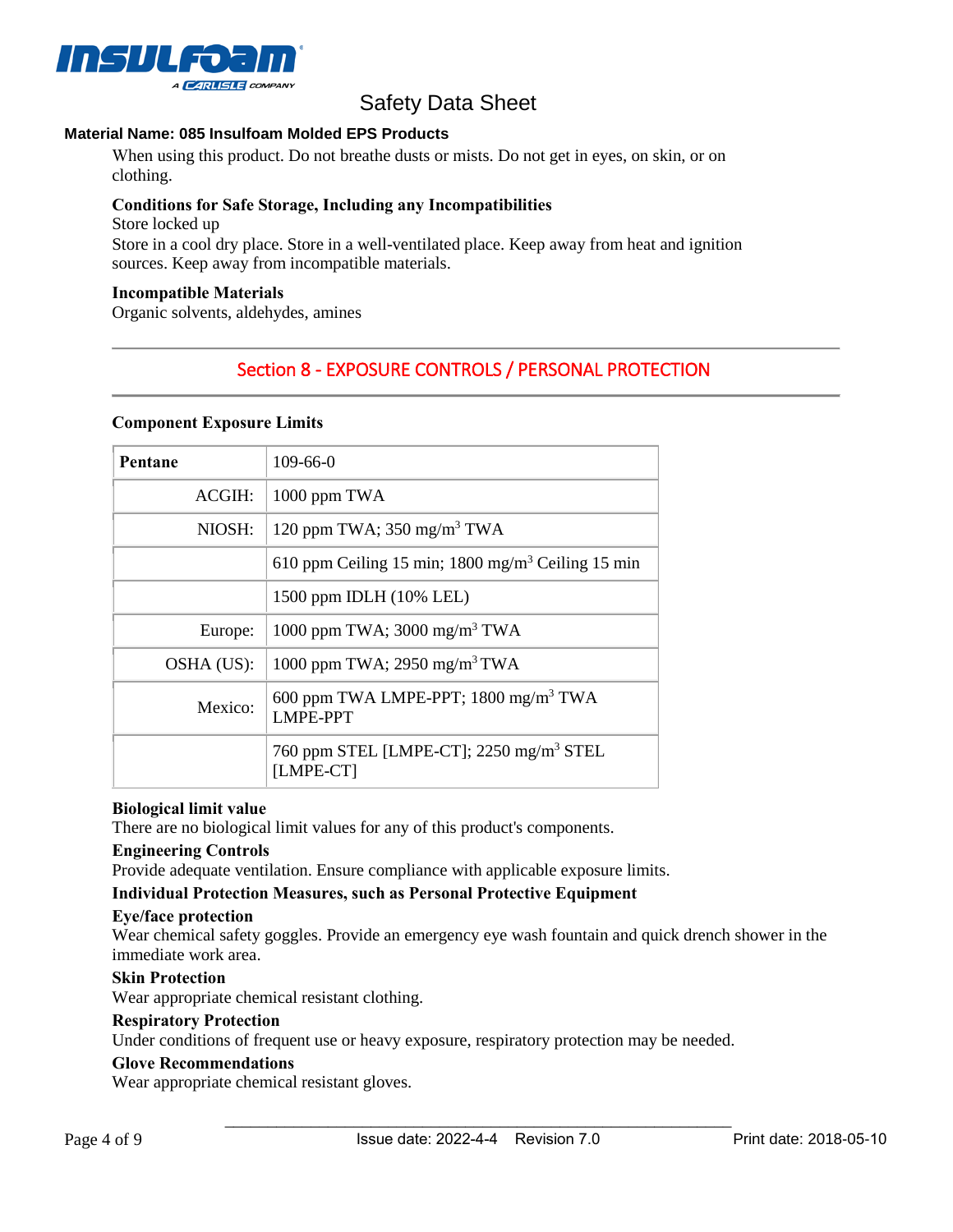

Section 9 - PHYSICAL AND CHEMICAL PROPERTIES

# **Material Name: 085 Insulfoam Molded EPS Products**

| Appearance                   | foam                      | <b>Physical State</b>                             | solid                                       |
|------------------------------|---------------------------|---------------------------------------------------|---------------------------------------------|
| Odor                         | Slight, pentane           | Color                                             | white                                       |
| <b>Odor Threshold</b>        | Not available             | pH                                                | Not available                               |
| <b>Melting Point</b>         | $212 \text{°F}$ (softens) | <b>Boiling Point</b>                              | Not available                               |
| <b>Freezing point</b>        | Not available             | <b>Evaporation Rate</b>                           | Not available                               |
| <b>Boiling Point Range</b>   | Not available             | <b>Flammability (solid, gas)</b>                  | $\overline{2}$                              |
| <b>Autoignition</b>          | 850 °F                    | <b>Flash Point</b>                                | 610 °F                                      |
| <b>Lower Explosive Limit</b> | Not available             | Decomposition                                     | Not available                               |
| <b>Upper Explosive Limit</b> | Not available             | <b>Vapor Pressure</b>                             | Not available                               |
| Vapor Density (air=1)        | Not available             | <b>Specific Gravity (water=1)</b>                 | Not available                               |
| <b>Water Solubility</b>      | Insoluble                 | <b>Partition coefficient: n-</b><br>octanol/water | Not available                               |
| <b>Viscosity</b>             | Solid                     | <b>Solubility (Other)</b>                         | Not available                               |
| <b>Density</b>               | $0.6 - 3$ pcf             | <b>VOC</b>                                        | $\langle 1.8 \rangle$ % (Pentane and Water) |

# Section 10 - STABILITY AND REACTIVITY

#### **Reactivity**

No reactivity hazard is expected.

# **Chemical Stability**

Stable at normal temperatures and pressure.

**Possibility of Hazardous Reactions** Will not polymerize.

# **Conditions to Avoid**

Keep away from heat/sparks/open flame/hot surfaces - No smoking. Avoid contact with incompatible materials.

#### **Incompatible Materials**  Organic solvents, aldehydes, amines

## **Hazardous decomposition products**

Oxides of carbon, hydrogen bromide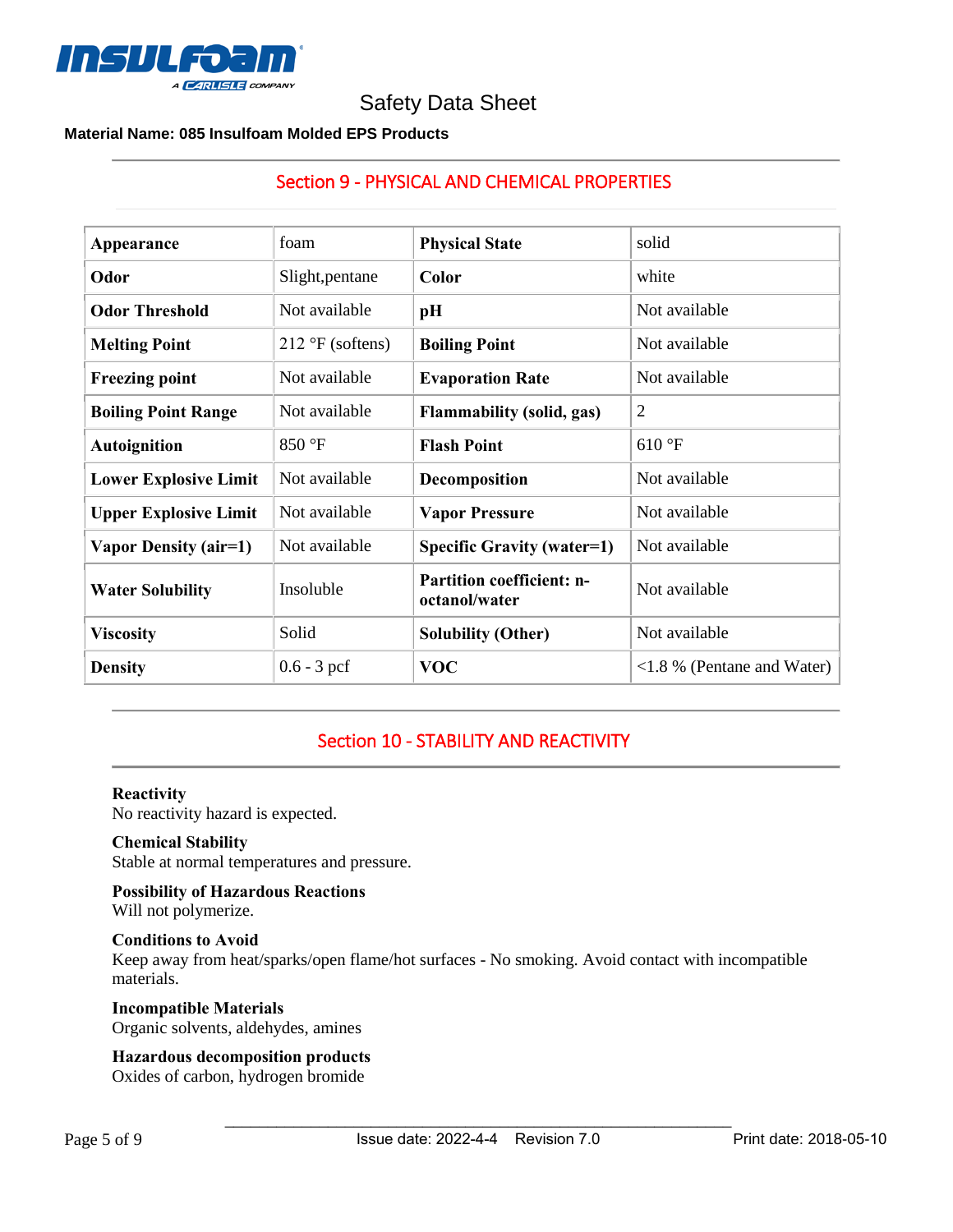

# **Material Name: 085 Insulfoam Molded EPS Products**

# Section 11 - TOXICOLOGICAL INFORMATION

## **Information on Likely Routes of Exposure**

#### **Inhalation**

Dust may cause irritation of the nose, throat and upper respiratory tract.

#### **Skin Contact**

May cause mechanical irritation.

#### **Eye Contact**

May cause mechanical irritation.

#### **Ingestion**

No information on significant adverse effects.

#### **Acute and Chronic Toxicity**

#### **Component Analysis - LD50/LC50**

The components of this material have been reviewed in various sources and the following selected endpoints are published: Pentane (109-66-0)

Oral LD50 Mouse 5000 mg/kg Dermal LD50 Rabbit 3000 mg/kg Inhalation LC50 Rat 364 g/m3 4 h

#### **Immediate Effects**

No information on significant adverse effects.

#### **Irritation/Corrosivity Data**

No information available for the product.

#### **Respiratory Sensitization**

No information available for the product.

#### **Dermal Sensitization**

No information available for the product.

#### **Component Carcinogenicity**

| Polystyrene   $9003-53-6$ |                                                                       |
|---------------------------|-----------------------------------------------------------------------|
| IARC:                     | Supplement 7 [1987]; Monograph 19 [1979] (Group 3 (not classifiable)) |

#### **Germ Cell Mutagenicity**

No information available for the product.

#### **Tumorigenic Data**

No information available for the product.

## **Reproductive Toxicity**

No information available for the product.

 $\overline{a}$ 

# **Specific Target Organ Toxicity - Single Exposure**

\_\_\_\_\_\_\_\_\_\_\_\_\_\_\_\_\_\_\_\_\_\_\_\_\_\_\_\_\_\_\_\_\_\_\_\_\_\_\_\_\_\_\_\_\_\_\_\_\_\_\_\_\_\_\_\_\_\_\_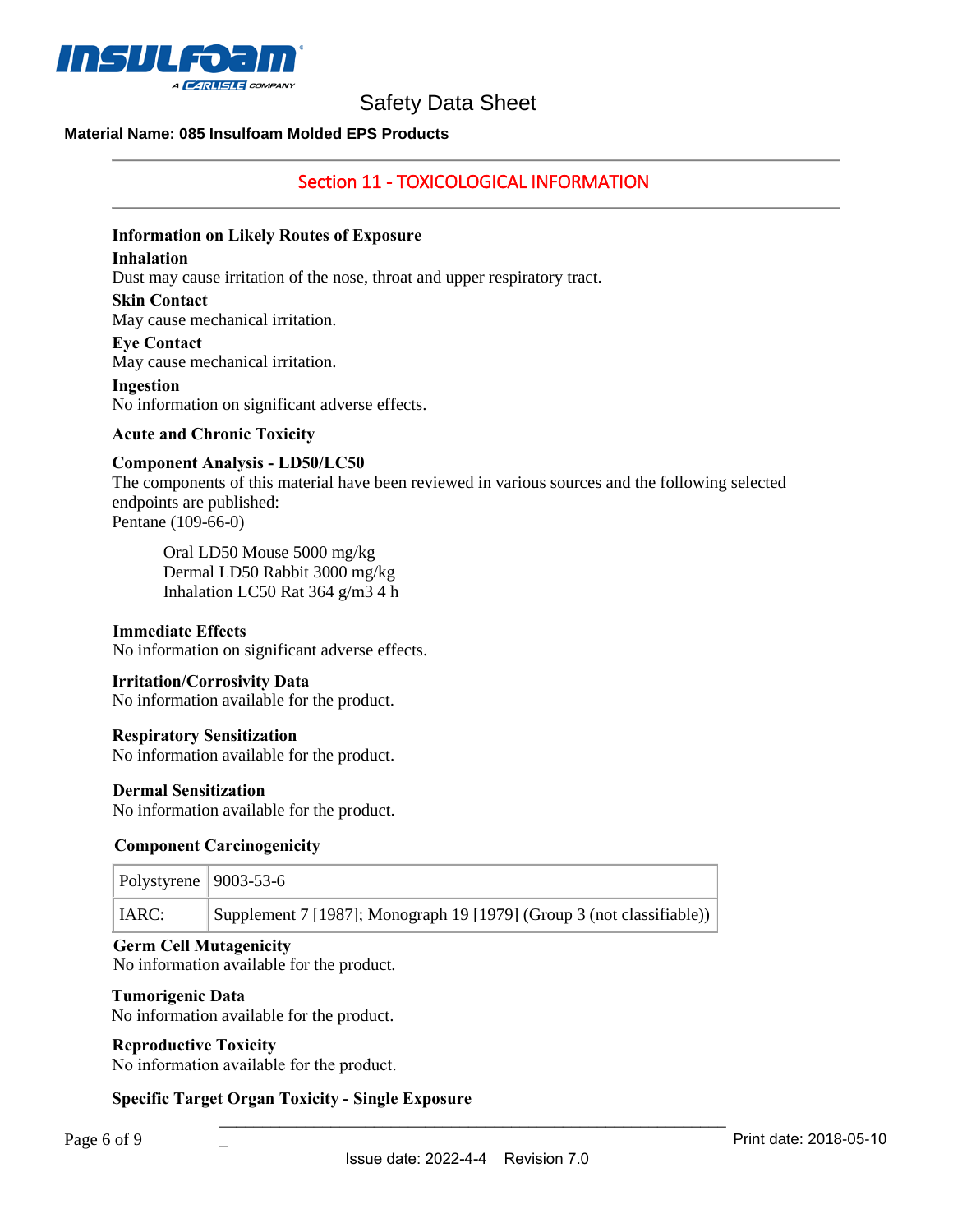

# **Material Name: 085 Insulfoam Molded EPS Products**

No target organs identified.

#### **Specific Target Organ Toxicity - Repeated Exposure** No target organs identified.

#### **Aspiration hazard**

No information available for the product.

# **Medical Conditions Aggravated by Exposure**

No data available.

# Section 12 - ECOLOGICAL INFORMATION

#### **Ecotoxicity**

Harmful to aquatic life with long lasting effects.

#### **Component Analysis - Aquatic Toxicity**

| Pentane       | $109-66-0$                                                                                                                               |
|---------------|------------------------------------------------------------------------------------------------------------------------------------------|
|               | LC50 96 h Oncorhynchus mykiss 9.87 mg/L;<br>Fish: $LC50$ 96 h Pimephales promelas 11.59 mg/L;<br>LC50 96 h Lepomis macrochirus 9.99 mg/L |
| Invertebrate: | EC50 48 h Daphnia magna 9.74 mg/L IUCLID                                                                                                 |

# Section 13 - DISPOSAL CONSIDERATIONS

#### **Disposal Methods**

Dispose of contents/container in accordance with local/regional/national/international regulations.

# Section 14 - TRANSPORT INFORMATION

**US DOT Information: UN/NA #:** Not Regulated

**IATA Information: UN#:** Not Regulated

**IMDG Information: UN#:** Not Regulated

**TDG Information: UN#:** Not Regulated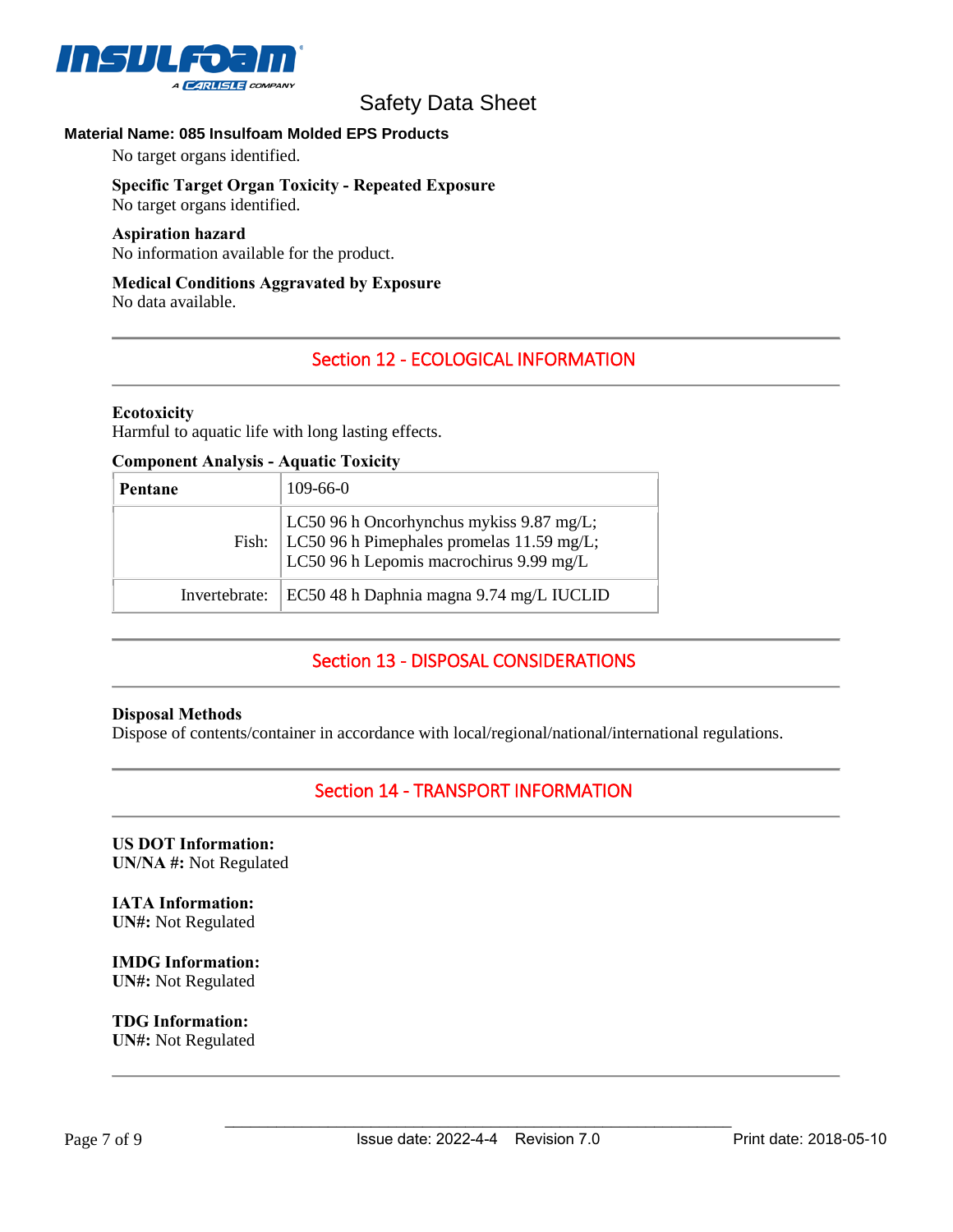

## **Material Name: 085 Insulfoam Molded EPS Products**

# Section 15 - REGULATORY INFORMATION

## **U.S. State Regulations**

The following components appear on one or more of the following state hazardous substances lists:

| $\vert$ Component $\vert$ CAS $\vert$ CA $\vert$ MA $\vert$ MN $\vert$ NJ $\vert$ PA |                                                                              |  |  |  |
|--------------------------------------------------------------------------------------|------------------------------------------------------------------------------|--|--|--|
| Pentane                                                                              | $-109-66-0$ $\text{Yes}$ $\text{Yes}$ $\text{Yes}$ $\text{Yes}$ $\text{Yes}$ |  |  |  |

# **California Proposition 65:**

Warning: this product can expose you to chemicals including Styrene,

which are know to the State of California to cause cancer.

#### **Canadian WHMIS Ingredient Disclosure List (IDL)**

Components of this material have been checked against the Canadian WHMIS Ingredients Disclosure List. The List is composed of chemicals which must be identified on MSDSs if they are included in products which meet WHMIS criteria specified in the Controlled Products Regulations and are present above the threshold limits listed on the IDL

| Pentane | 109-66-0 |  |  |
|---------|----------|--|--|
|         | $1\%$    |  |  |

## **Component Analysis - Inventory**

Polystyrene (9003-53-6)

| <b>US</b> | СA        | EU | AU | PH                                  | <b>ENCS</b> | JP<br>ISHL | $KR -$<br><b>KECI/KECL</b> | $KR -$<br><b>TCCA</b> | CN | NZ        | <b>MX</b> |
|-----------|-----------|----|----|-------------------------------------|-------------|------------|----------------------------|-----------------------|----|-----------|-----------|
|           | Yes   DSL | No |    | $\vert$ Yes $\vert$ Yes $\vert$ Yes |             | No         | Yes                        | No                    |    | Yes   Yes | Yes       |

#### Pentane (109-66-0)

| <b>US</b> | СA    | EU                 | AU | PH | <b>ENCS</b> | $JP -$<br><b>ISHL</b> | $KR -$<br><b>KECI/KECL</b> | $KR -$<br><b>TCCA</b> | СN | <b>NZ</b>           | <b>MX</b> |
|-----------|-------|--------------------|----|----|-------------|-----------------------|----------------------------|-----------------------|----|---------------------|-----------|
| Yes       | ' DSL | $ ENN Yes Yes Yes$ |    |    |             | No                    | Yes                        | No                    |    | $Yes \mid Yes \mid$ | Yes       |

# Section 16 - OTHER INFORMATION

#### **HMIS Rating**

Health: 1\* Fire: 2 Reactivity: 0 Hazard Scale:  $0 =$  Minimal  $1 =$  Slight  $2 =$  Moderate  $3 =$  Serious  $4 =$  Severe  $* =$  Chronic hazard

## **NFPA Ratings**

Health: 1 Fire: 2 Reactivity: 0 Hazard Scale:  $0 =$  Minimal  $1 =$  Slight  $2 =$  Moderate  $3 =$  Serious  $4 =$  Severe